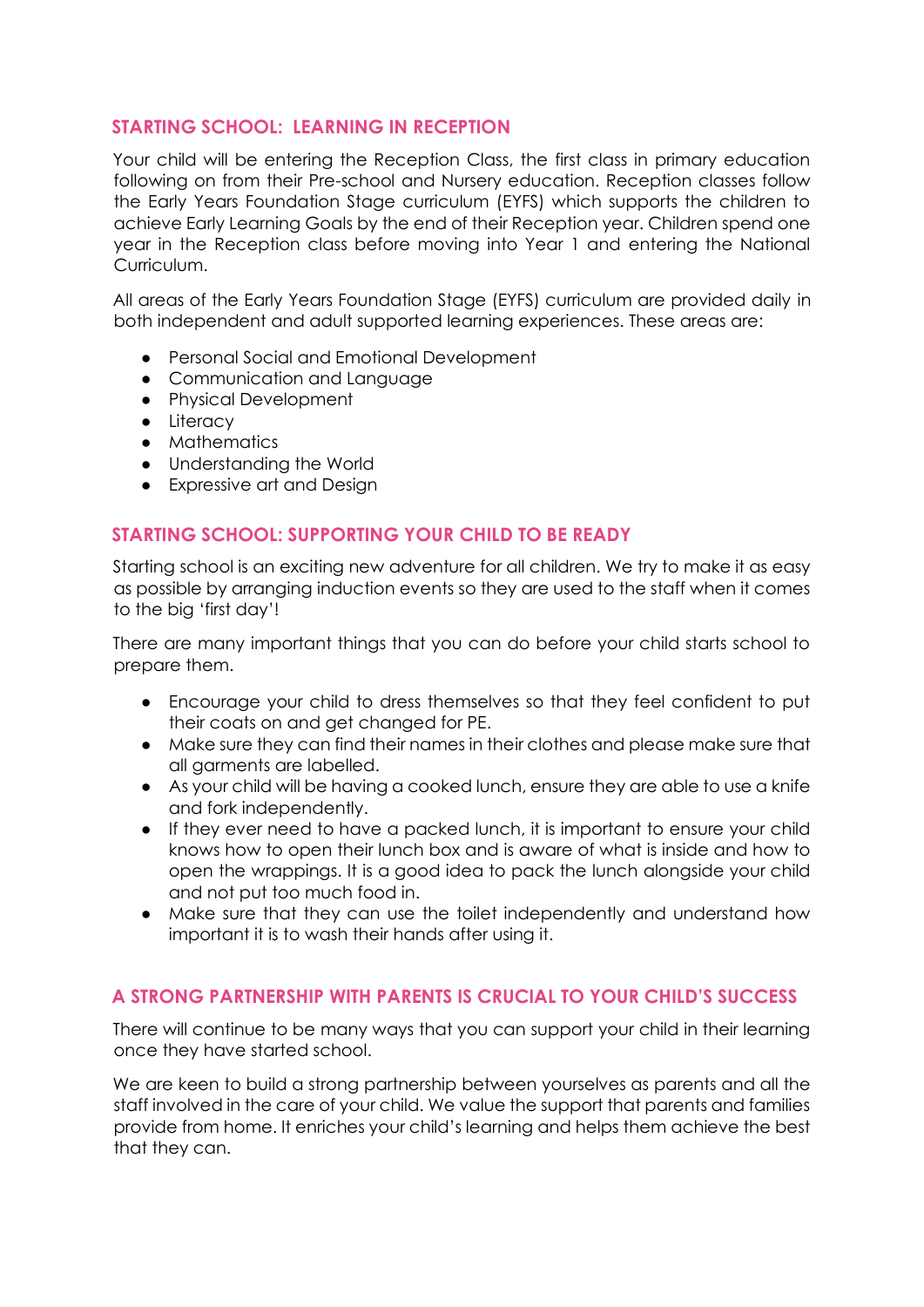Your child will have an online, fully interactive learning journal provided by Tapestry which can be used as a means of sharing your child's successes both at home and school. We will add observations of the children which will give you an insight into what they are learning at school and highlights your child's learning and development throughout the Reception year. We love to hear how you are getting on with your learning at home and encourage parents to add comments and photos to the journal.

#### **WEEKLY CLASS NEWSLETTER**

The weekly class newsletter gives you information about what the children have been learning each week as well as future events and outlines their home learning. We will also send a selection of books home, including non-fiction and library books, as well as reading books when they are ready. We also link activities to what the children are learning and make them meaningful to the children and relevant to what they are doing in class.

#### **WHAT CAN I DO TO HELP MY CHILD WITH THEIR READING?**

- Share books together regularly. Help your child to choose exciting, attractive picture books. Make this time very special in a cosy atmosphere.
- Point out words all around you look at signs in supermarkets, shops, on posters etc.
- Say nursery rhymes together.
- Help your child to recognise their name.
- Let your child see you enjoying various types of reading.
- Write things with your child and encourage them to read it back to you e.g. the writing of your shopping list etc.
- Share tape/CD stories and books.
- When looking at letters, focus on the sound they make rather than letter name.

# **HOW CAN I SHARE A BOOK WITH MY CHILD?**

- Show your child how to hold a book properly.
- Before reading the story, get a "feel" for the story by talking about the cover.
- Look at the illustrations and talk about them. This will help your child to understand what the story is all about.
- Let your child hold the book and turn the pages.
- Don't worry about reading a story many times if you both enjoy it. This will help your child to remember the story and recognise some of the words.
- Allow your child to "read" the book to you by talking about the pictures.
- Read books with catchy rhymes.
- Reading exciting stories will encourage your child to find out what happens next.

#### **WHAT CAN I EXPECT FROM MY CHILD'S WRITING?**

Help your child by giving lots of opportunities to draw, colour and experiment using all kinds of stationery and materials as this will aid your child's enjoyment in the activity.